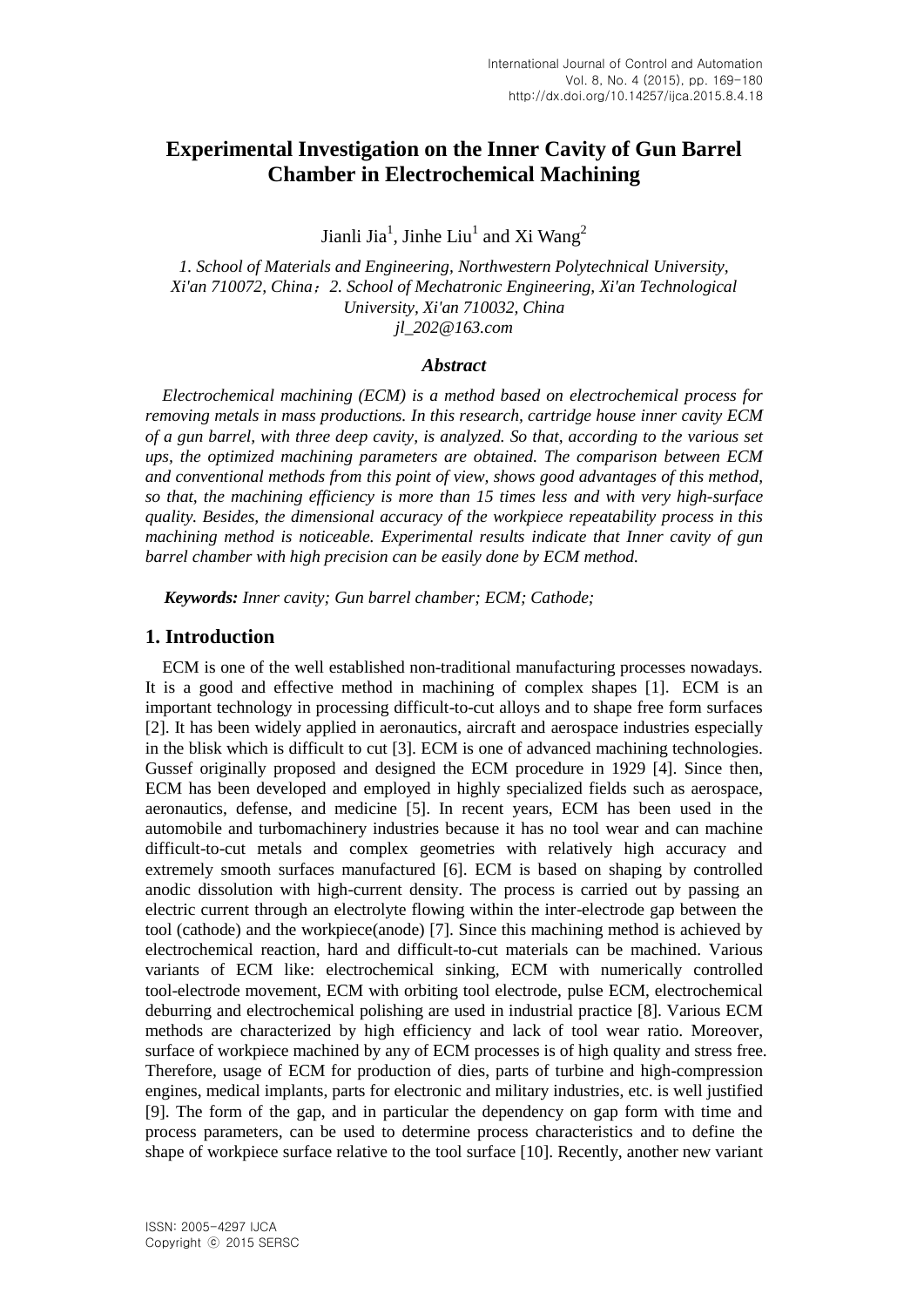of ECM in which, a universal tool electrode of simple shape moves along the workpiece surface to obtain a required shape (with this simple electrode which is not congruent with the workpiece shape) has been developed. In recent years, numerous research and development activities have shown that electrochemical micro-machining (ECMM) is a promising technique with flexibilities in ECMM systems and some advanced manufacturing areas [11].

ECM was developed to machine difficult-to cut materials, and it is an anodic dissolution process based on the phenomenon of electrolysis, whose laws were established by Michael Faraday [12]. In ECM, electrolytes serve as conductors of electricity. The rate of machining does not depend on the hardness of the metal [13]. ECM offers a number of advantages over other machining methods and also has several disadvantages [14]. Advantages: there is no tool wear; machining is done at low voltage compared to other processes with high metal removal rate; no burr formation; hard conductive materials can be machined into complicated profiles; work-piece structure suffer no thermal damages; suitable for mass production work and low labour requirements. Disadvantages: a huge amount of energy is consumed that is approximately 100 times that required for the turning or drilling of steel; safety issues on removing and disposing of the explosive hydrogen gas generated during machining; not suited for nonconductive materials and difficulty in handling and containing the electrolyte [15].

This paper aims to present a high efficiency ECM method for inner cavity of gun barrel chamber. Experimental results indicate that inner cavity of gun barrel chamber can be produced at one time with good quality and high efficiency by applying designed ECM device in this investigation.

## **2. Experimental Procedure**

### **2.1 Fundamental Principles**

During ECM, there will be reactions occurring at the electrodes i.e. at the anode or work-piece and at the cathode or the tool along with within the electrolyte [16]. Ion and electrons crossing phase boundaries (the interface between two or more separate phases, such as liquid-solid) would result in electron transfer reaction carried out at both anode and cathode. Meanwhile, the potential difference is fundamental in understanding the energy distribution during the electrochemical machining process [17]. Nernst equation is used to calculate the electrode reversible potential. Tafel equation, diffusion layer, and ohm's law can assist in estimating activation overpotential, concentration overpotential, and resistance overpotential, which are known as the three main overpotentials in electrochemical reactions [18].

It is a function of feed rate which dictates the current passed between the work and the tool. As the tool advances towards work, gap decreases and current increases which increases more metal at a rate corresponding to tool advance [19]. A stable spacing between tool and work is thus established. It may be noted that high feed rate not only is productive but also produces best quality of surface finish. However feed rate is limited by removal of hydrogen gas and products of machining. Metal removal rate is lower with low voltage, low electrolyte concentration and low temperature.

The ECM by a vibrating tool is a major technique in electrochemical technology of machine parts. In constant-feed ECM, the tool moves translationally toward the workpiece. Pumping electrolyte through the inter electrode (IE) gap at a large speed ensures the removal of ECM products (gaseous hydrogen, ions of the workpiece metal) out of the IE space [20]. The current is passing through the system of arrangements will cause the dissolution of anode. The larger gap leads to a decrease in the metal removal rate. Therefore to maintain a constant gap between the tool and workpiece, the cathode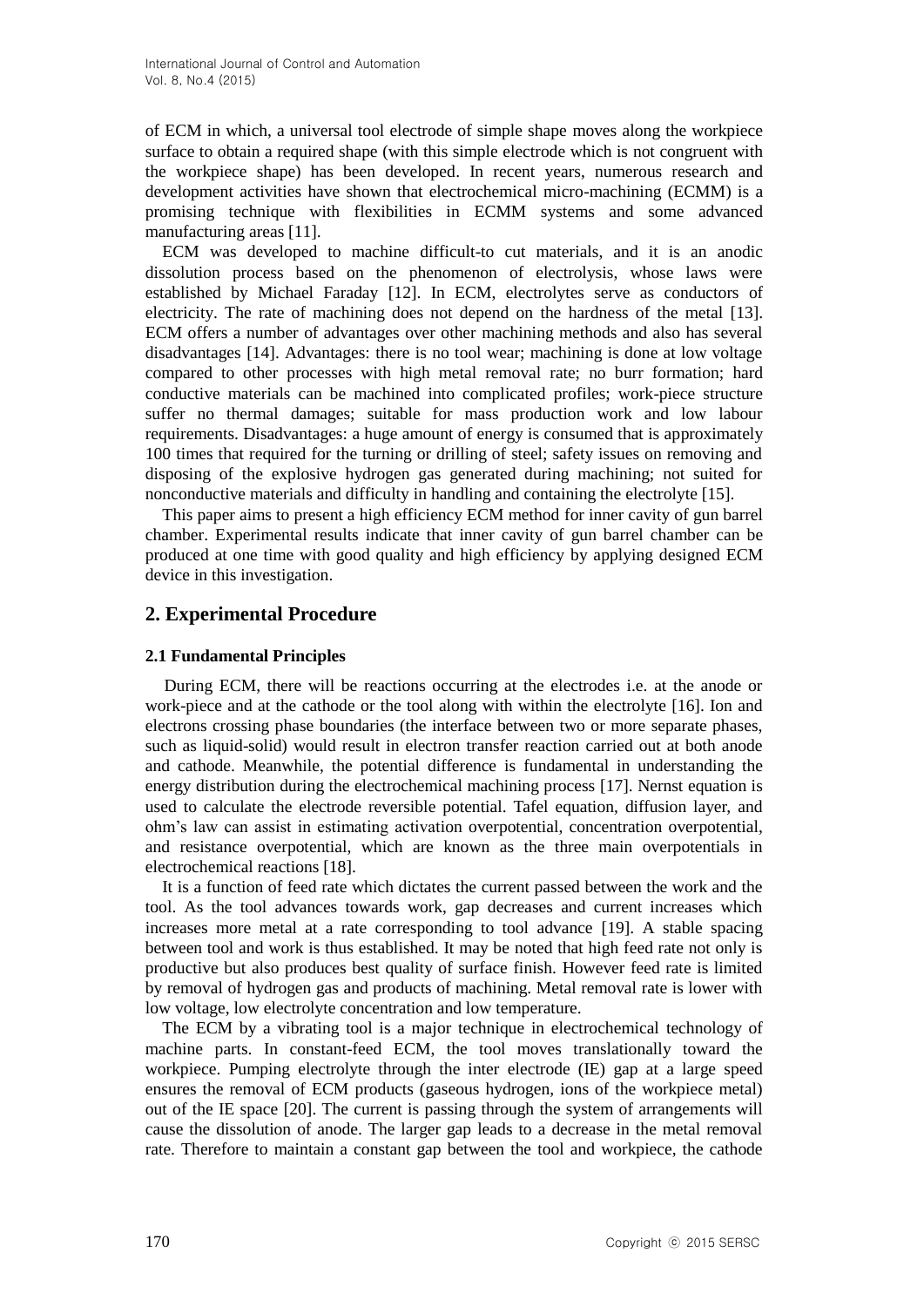(tool) should be advanced towards the anode (workpiece) at the same rate at which the metal is removed. This process of electrolysis is working based on Faradays law of electrolysis. The principal and experimental system detailing of ECM for steel is shown in Figure 1, generally a neutral salt solution of sodium chloride (NaCl, NaNO<sub>3</sub>, NaClO<sub>3</sub>) is taken as the electrolyte. The setup consists of three major sub-systems: Machining cell, Power supply, Electrolyte circulation.

ECM is a reproductive forming technique. The material removal principle is based on the anodic dissolution of metals as a result of charge exchanges during electrolysis. The advance in material removal results from the feed motion of the cathodically charged forming electrode towards the anodically charged workpiece which, in contrast to EDM machining, is constant [21]. By the time the machining operation is complete, the workpiece bears the image of the tool geometry. A working gap, through which an electrolyte solution is pumped in order to remove both the Joule effect and the anodic waste products, develops between the workpiece and the tool. The width of this gap depends on the machining rate. The material removal principle is reflected in the three-part structure of the machining facility in Figure 1.

■ Machine tool with feed unit

■ Generator with an automatic voltage regulator and rapid short circuit breaking power

■ Electrolyte supply via pump, tank, temperature and PH-value control and via filter facilities.

The high current densities promote rapid generation of metal hydroxides and gas bubble in the small spacing between the electrodes. These become a barrier to the electrolyzing current after a few seconds. To maintain a continuous high density current, these products of machining must be continuously removed. This is achieved by circulating the electrolyte at a high velocity through the gap between the electrodes.



Φιγυρε 1. Τηε πρινχιπαλ ανδ προχεσσ δεταιλινγ οφ ΕΧΜ

#### **2.2 The Experimental System of ECM**

The system consists of three major sub-systems: Machining cell, Power supply, Electrolyte circulation. The developed experimental system consists of tool tubes synchronous movement apparatus, workpiece holder, electrolyte cell, electrolyte supply, power supply, motion control and data acquisition, as shown in Figure 2 shows the details of machining system. The electrolyte is pumped from a tank, lined by corrosion resistant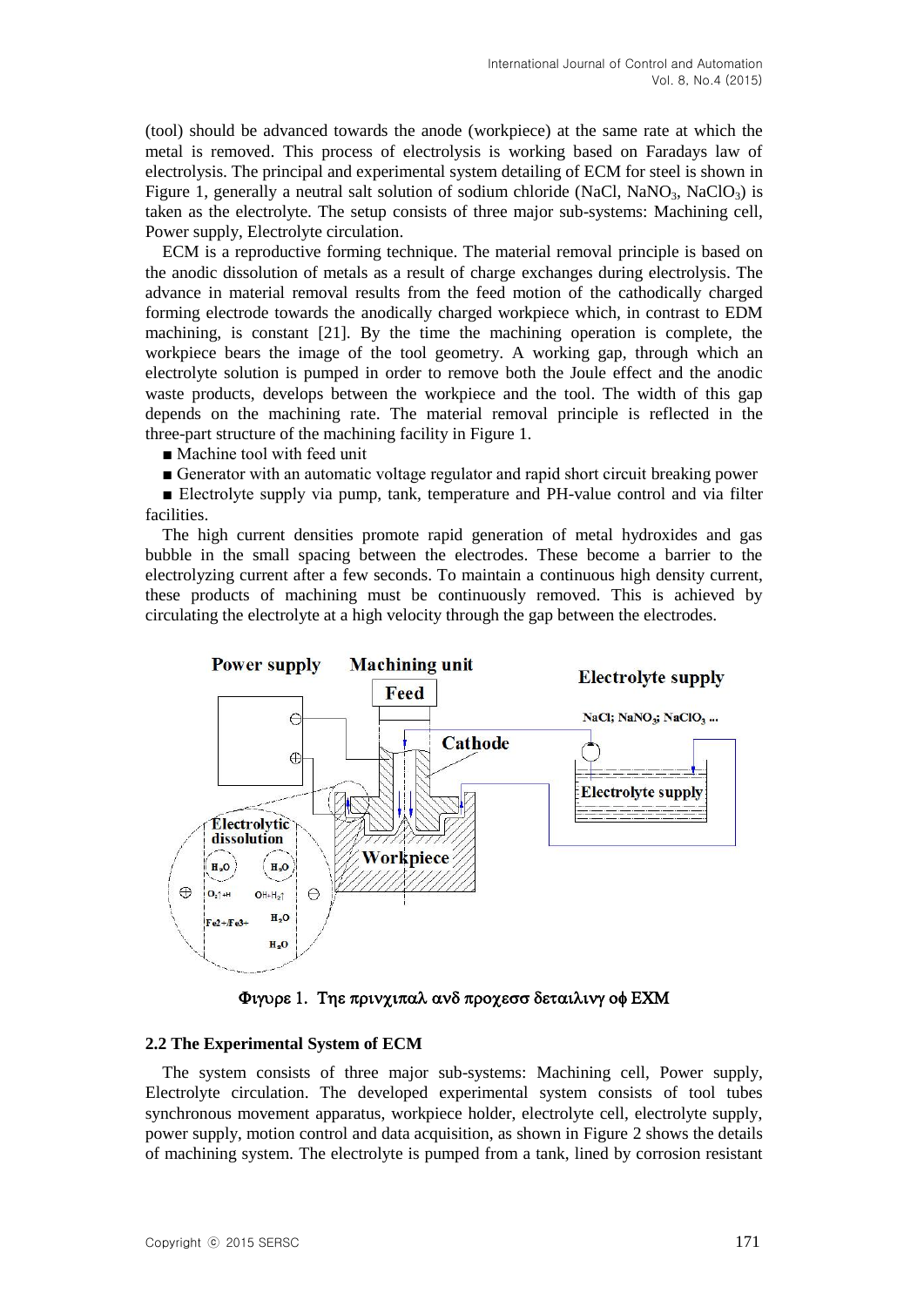coating with the help of corrosion resistant pump firstly it fed to filter then it's fed to the job. Spent electrolyte will return to the tank. The hydroxide sludge arising will settle at the bottom of the tank & can be easily drained out. Electrolyte supply shall be governed by flow control valve. Extra electrolyte flow is by passed to the tank. Reservoir provides separate settling and siphoning compartments. All fittings are of corrosion resistant material or of Stainless steel, as necessary.



Φιγυρε 2. Εξπεριμενταλ συστεμ οφ ΕΧΜ

# Ⅰ**Machining Cell**

The servo system controls the tool motion relative to the work piece to follow the desired path as Figure 3(a). It also controls the gap width within such a range that the discharge process can continue. If tool electrode moves too fast and touches the work piece, short circuit occurs. Short circuit contributes little to material removal because the voltage drop between electrodes is small and the current is limited by the generator. If tool electrode moves too slowly, the gap becomes too wide and electrical discharge never occurs. Another function of servo system is to retract the tool electrode when deterioration of gap condition is Detected. The width cannot be measured during machining; other measurable variables are required for servo control.

The electro-mechanical assembly is a sturdy structure, associated with precision machined components, servo motorized vertical up/down movement of tool, an electrolyte dispensing arrangement. All the exposed components and parts have undergone proper material selection and coating/plating for corrosion protection.

## Ⅱ**Power Supply**

The power supply by Pulses current power is a perfect integration of high current electrical, power electronics and precision programmable micro-controller-based technologies. Since the machine operates at very low voltage and high current, there are no chances of any electrical shocks during operation.

## Ⅲ**Electrolyte Circulation**

The electrolyte circulation is shown in Figure 3(b). ECM electrolyte is generally classified into two categories: passivity electrolyte containing oxidizing anions e.g.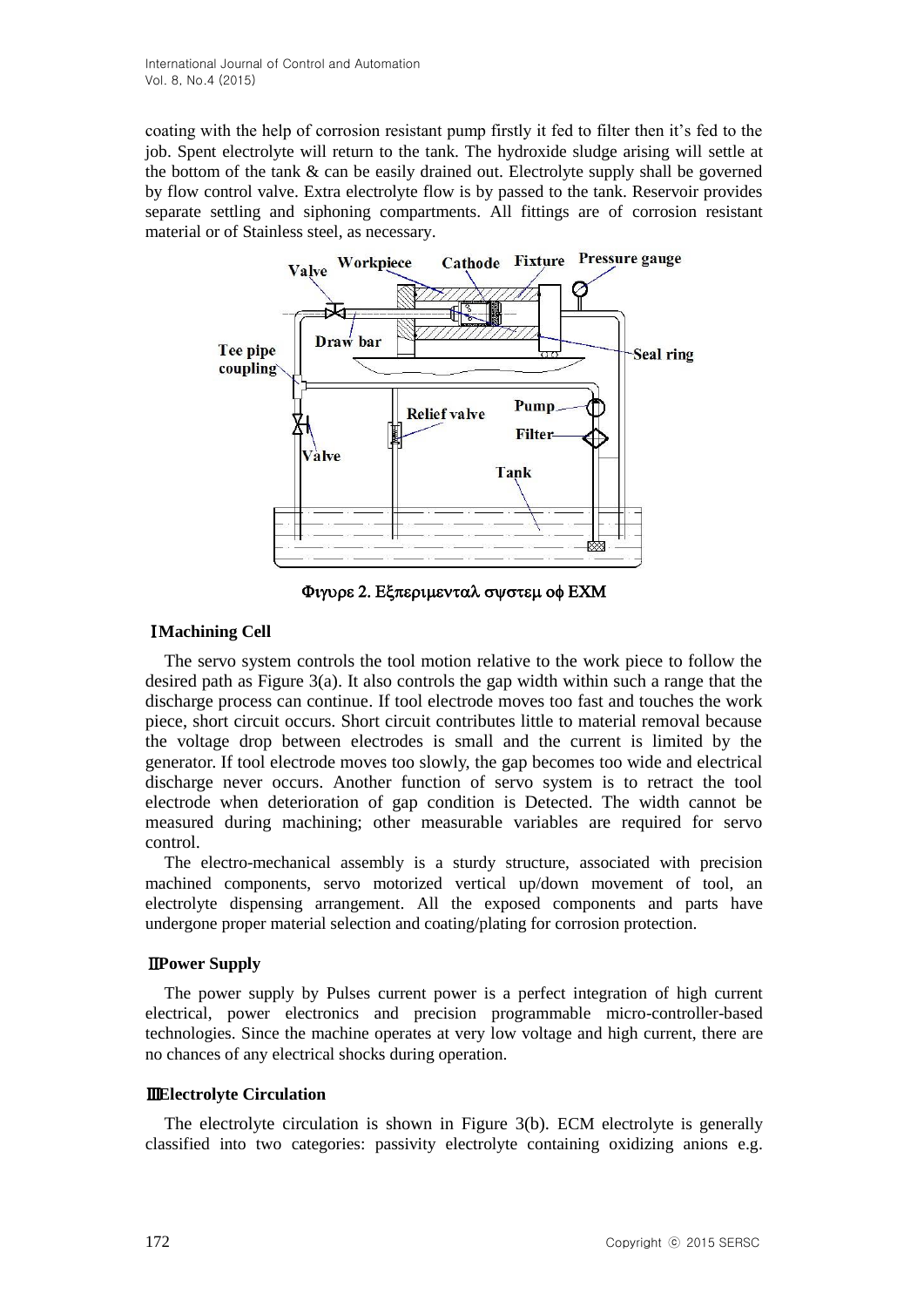sodium nitrate and sodium chlorate, etc. and non-passivity electrolyte containing relatively aggressive anions such as sodium chloride. Passivity electrolytes are known to give better machining precision. This is due to their ability to form oxide films and evolve oxygen in the stray current region. From review of past research, in most of the investigations researchers recommended  $NaClO<sub>3</sub>$ ,  $NaNO<sub>3</sub>$ , and  $NaCl$  solution with different concentration for ECM. The pH value of the electrolyte solution is chosen to ensure good dissolution of the work-piece material during the ECM process without the tool being attacked.

The electrolyte is essential for the electrolytic process to work. The electrolyte has various functions in ECM. These functions are:

- It carries the current between the tool and the work-piece.
- It removes the products of machining from the cutting region.
- It dissipates heat produced in the operation.
- Electrolytes must have high electrical conductivity, low toxicity and low corrosiveness.

 $\blacksquare$  The electrolyte is pumped at about 14 kg/cm2 and at speed of at least 50 m/s.

Allowing the electrolyte to flow through the IE gap to remove the solid and gaseous products as well as the heat generated caused by the passes of current and electrochemical reactions. The rates of electrochemical dissolution depend strongly on the temperature. The energy losses in the gap are large but the heat can be removed by high flow of electrolyte and, thus, depends on the geometry. Accordingly the temperature at the anode surface is not exactly known, it can be in the range from 30 to 45℃. The electrolyte is pumped from a tank, lined by corrosion resistant coating with the help of corrosion resistant pump and is feed to the job. The reservoir provides separate settling and siphoning compartments.



(α) Μαχηινινγ χελλ (β) Ελεχτρολψτε χιρχυλατιον

Φιγυρε 3. Τηε σχηεματιχ οφ μαχηινινγ χελλλ ιν ΕΧΜ σψστεμ

#### **2.3 Machining Objects**

Figure 4 is gun barrel chamber with inner cavity workpiece with higher requirement in its precision. The materials of powder chamber body cavity of barrel is PCrNi3MoV. Processing: thermal refining,  $HRC = 40 \sim 50$ . Requirements in machining dimension: preformed hole before the polishing is  $\phi$ 91<sup>+0.05</sup> mm, preformed hole after the polishing is

 $\phi$ 124<sup>+0.07</sup> mm.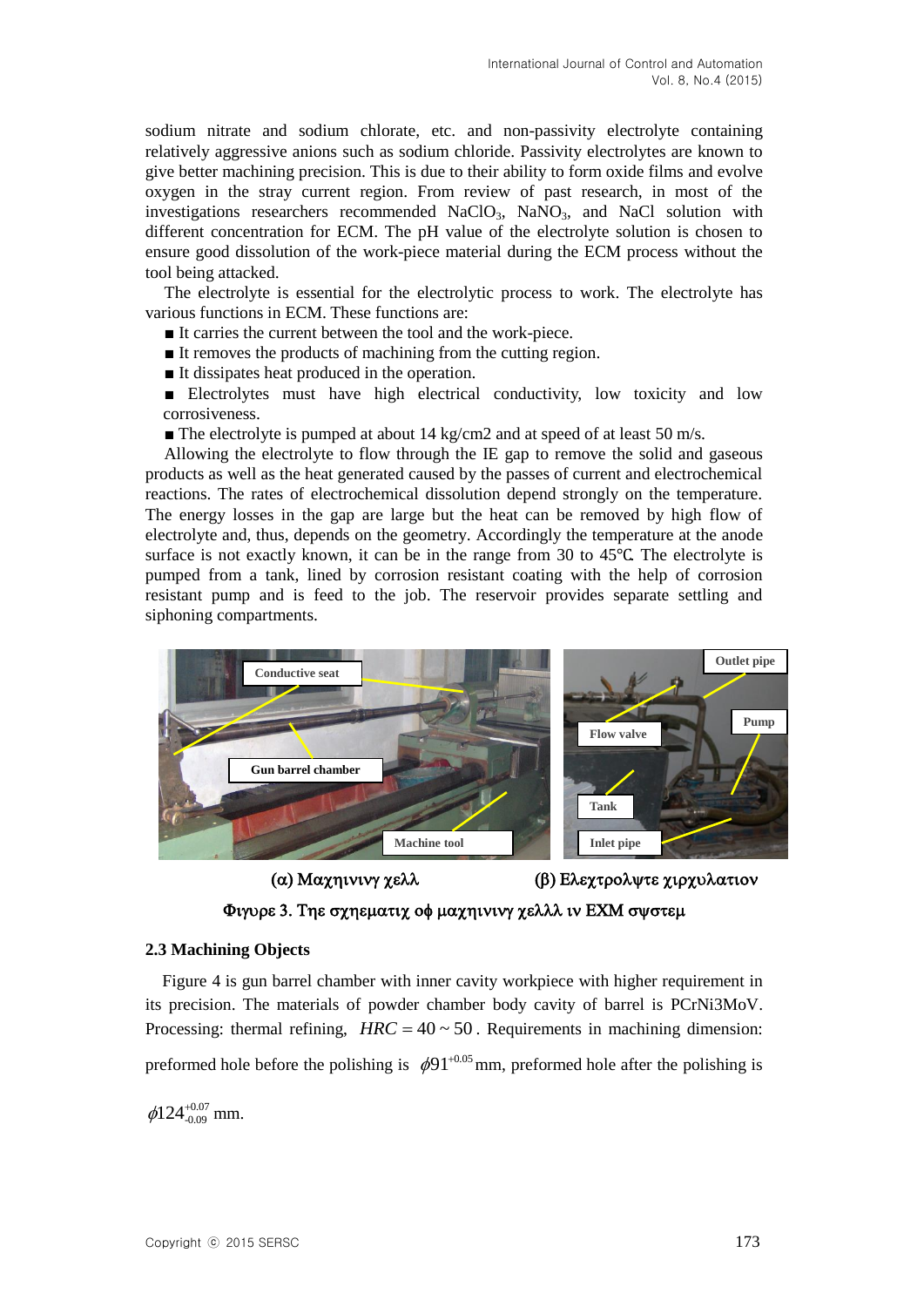International Journal of Control and Automation Vol. 8, No.4 (2015)



Φιγυρε 4. Τηε σχηεματιχ σιεω οφ γυν βαρρελ χηαμβερ

The workpiece of chamber body cavity with deep hole and thin wall (as Figure 1 and Figure 2) is inclined to deform in the machining. Nevertheless, the qualified product tends to re-deform for the remnant stress when stocked so that its traits will be severely affected. As regard to ECM, it also reveals some problems, such as, great pressure difference between inlet and outlet, distinguished difference existed in both ends which upright flow direction and central flow field, emergence of flow streamline in the process, which has an effect on the surface quality; furthermore, for the inhomogeneous flow field in the machining gap, its copy precision is low.

Just as obvious impact originates from the gap of ECM as well as the distribution of flow field and electric field on the shaped-precision, surface quality, especially for the complex deep hole. The key to promote machining technique on this sort of products lies in improving the flow field of workpiece with complex deep hole by means of the reasonable design of cathode.

#### **2.4 Machining Parameters**

Since gun barrel chamber inner cavity ECM is the finish machining with the given size of workpiece, and its surface roughness of is Ra0.8μm. To realize such a machining accuracy, higher demands are met in the fixture design, devised insulation and seal and whole machining process control except for the accurate design in cathode structure and size. The material of chamber inner cavity is gun barrel PCrNi3MoV. Complexing agent is often put into like NaCl, NaOH and other electrolyte solution to avoid the deposition of dissolved metals on cathode in the processing of alloy or composite materials. Because stray corrosion is serious and machining precision is poor with NaCl electrolyte,  $NaNO<sub>3</sub>+NaClO<sub>3</sub>$  solution is selected in this study for higher machining accuracy inner cavityt. And selecting reasonable machining parameters (as Table 1) is significant to achieve higher machining accuracy and perfect surface quality.

| <b>Items</b>        |             | Description |  |
|---------------------|-------------|-------------|--|
| Voltage (V)         | 17          |             |  |
| Current $(A)$       | 450         |             |  |
| Workpiece           | PCrNi3MoV   |             |  |
| Feed rate (mm/min)  | 20          |             |  |
| Working gap (mm)    | $0.2 - 0.4$ |             |  |
| Initial gap (mm)    | 0.5         |             |  |
| Material<br>Cathode | Brass H62   |             |  |

|  |  |  | Ταβλε 1. Μαχηινινγ παραμετερσ |
|--|--|--|-------------------------------|
|--|--|--|-------------------------------|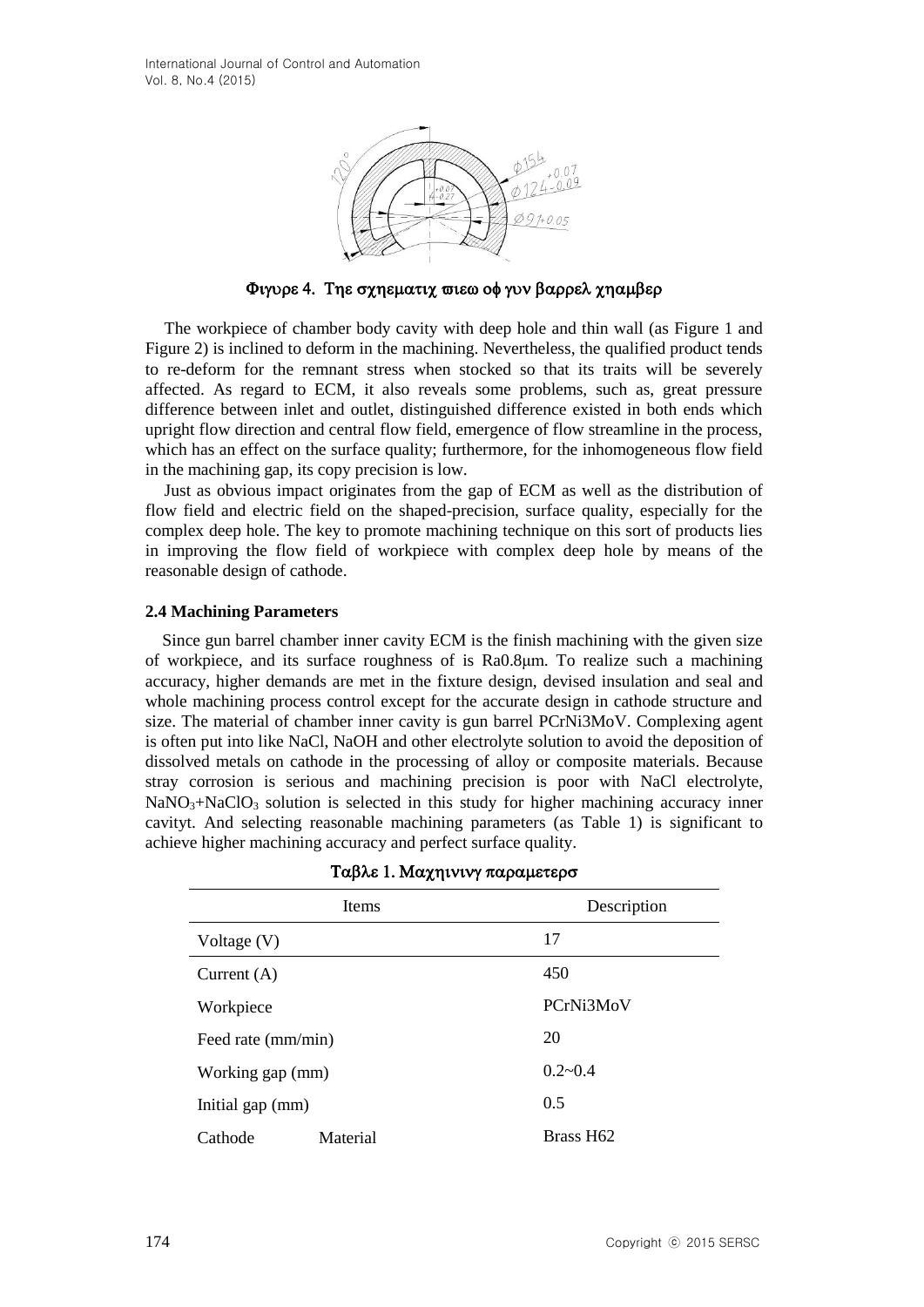|             | Shape                                      |     | Serial multi-tapered                           |
|-------------|--------------------------------------------|-----|------------------------------------------------|
|             | Material(solution in water)                |     | $NaNO3$ and $NaClO3$                           |
|             | Component<br>$concentration(\% )$          | and | $15\%$ NaNO <sub>3</sub> +5%NaClO <sub>3</sub> |
| Electrolyte | Pressure(MPa)                              |     | 1.5                                            |
|             | Electrical<br>conductivity( $1/\Omega$ mm) |     | 0.016                                          |
|             | Electrolyte temperature                    |     | $30 - 35$ °C                                   |

#### **2.5 Cathode Design**

The tool must match the required shape of the workpiece depending on the material and the profile to be produced. Tool materials used in ECM must have good thermal and electrical conductivity; corrosion resistance must be highly machinable and should be stiff enough to withstand the electrolytic pressure without vibrating.

As no tool wear takes place, any good conductor is satisfactory as a tool material, but it must be designed strong enough to withstand the hydrostatic force, caused by electrolyte being forced at high speed through the gap between tool and work. The tool is made hollow for drilling holes so that electrolyte can pass along the bore in tool. Cavitations, stagnation and vortex formation in electrolyte flow must be avoided because these result a poor surface finish. It should be given such a shape that the desired shape of job is achieved for the given machining condition.

Both external and internal geometries can be machined with an electrochemical machine. Copper is often used as the electrode material. Brass, graphite, and copper-tungsten are also often used because of the ability to be easily machined, they are conductive materials, and they will not corrode.

There are two major aspects of tool design. These are:

■ Determining the tool shape so that the desired shape of the job is achieved for the given machining conditions.

■ Designing the tool for considerations other than e.g. electrolyte flow, insulation, strength and fixing arrangements.

#### **2.5.1 Polished Cathode Design**

Mobile deep-hole ECM is applied to polish chamber body inner cavity with the cylindrical tool cathode (as Figure 5). Mobile deep-hole machining tool cathode includes cathode body, fore-end guide sleeve, after end guide sleeve, feed liquid hole, seal ring and connector, and their names and functions are listed as Table 2.



1. Πλυγ 2. Αφτερ ενδ γυιδε σλεεπε 3. Χατηοδε βοδψ 4. Φεεδ λιθυιδ ηολε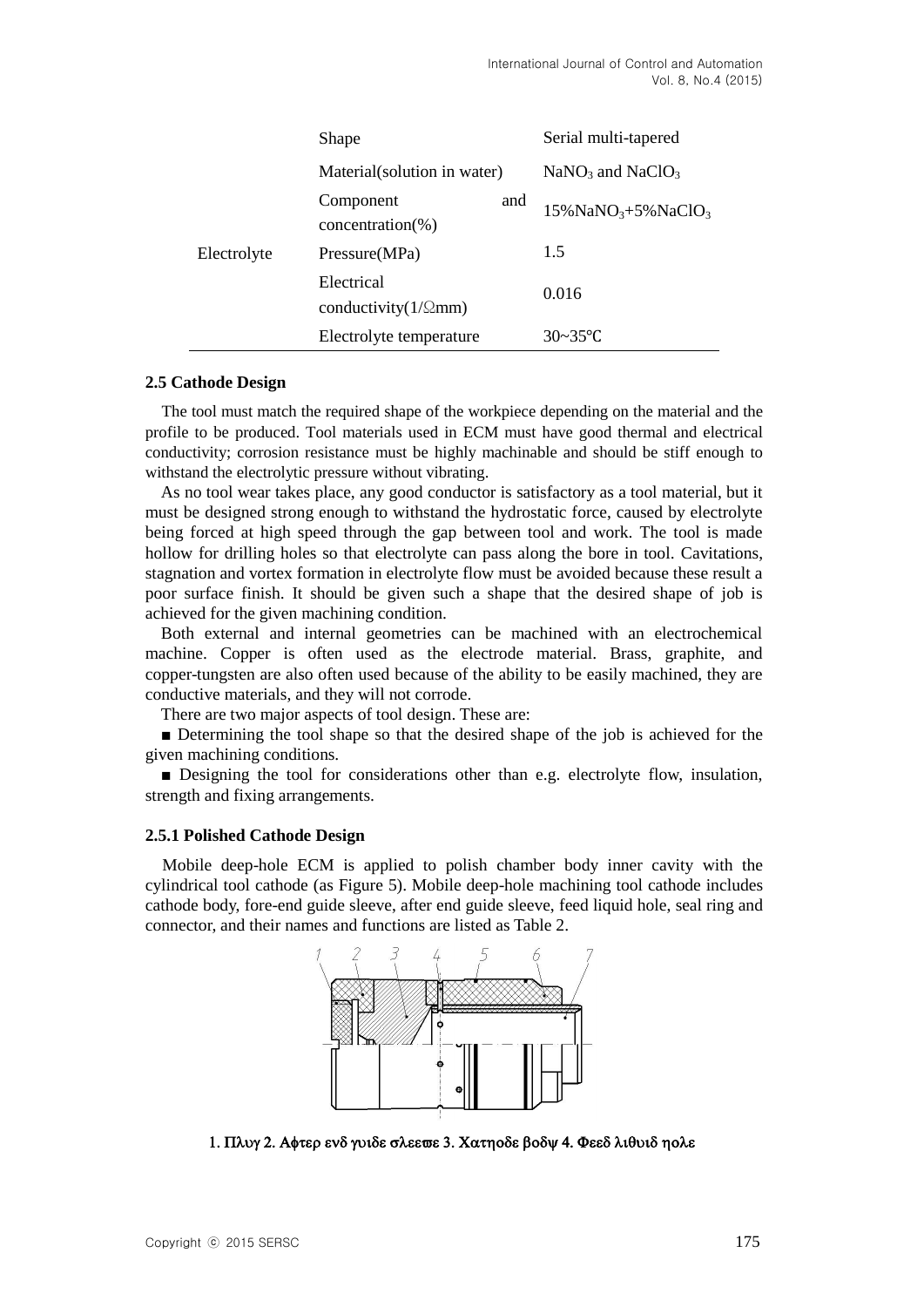#### 5. Σεαλ ρινγ 6. Φορε-ενδ γυιδε σλεεωε Φιγυρε 5. Τηε πολισηεδ γατηοδε φορ ιννερ γασιτψ οφ γυν βαρρελ γηαμβερ ιν ΕΧ M

| <b>Name</b>              | <b>Function</b>                                                                                          |  |  |
|--------------------------|----------------------------------------------------------------------------------------------------------|--|--|
| Connector                | Connection and conduction                                                                                |  |  |
| Fore-end guide<br>sleeve | To play a part of guide, location and insulation in the<br>machining process matched with preformed hole |  |  |
| Seal ring                | To play a part of seal to avoid electrolyte flowing backward<br>from fore-end guide sleeve               |  |  |
| Feed liquid hole         | To guide electrolyte passing through the pipe system and<br>draw bar into machining gap                  |  |  |
| Cathode body             | To remove the metal as the cutting edge in the tool                                                      |  |  |
| After end guide          | To play a part of location and aerial drainage matched with                                              |  |  |
| sleeve                   | the machined hole                                                                                        |  |  |

## Ταβλε 2. Πολισηεδ χατηοδε φορ ιννερ χαπιτψ οφ γυν βαρρελ χηαμβερ

### **2.5.2 Cathode Design of Inner Cavity for Gun Barrel Chamber**

According to the characteristics of inner structure in chamber body cavity, the design of tool cathode (as Figure 6) can be obtained based on equal gap method.



(α) Της 2Δ οφ χατηοδε (β) Της 3Δ οφ χατηοδε 1. Πλυγ 2. Αφτερ ενδ γυιδε σλεεπε 3. Βλοχκινγ δισκ 4. Ινσυλατιον δισκ 5. ινσυλατιον πι εχε 6. Φιξεδ ποσιτιον κεψ 7. Ινσυλατιον σλεεωε 8. Ρυββερ στριπ 9. Ινσυλατιον σλε επε 10. Σεαλ ρινγ 11. Φορε-ενδ γυιδε σλεεπε 12. Σεαλ ρινγ 13. Χατηοδε βοδψ 14. Στ οπ πιν 15. Χατηοδιχ δισκ 16. Χατηοδιχ πλυγ. Φιγυρε 6. Τηε χατηοδε οφ ΕΧΜ φορ ιννερ χασιτψ οφ γυν βαρρελ χηαμβερ

#### **2.6 The ECM setup for inner cavity of gun barrel chamber**

The ECM setup for inner cavity of gun barrel chamber is shown in Figure 7. Spindle box 3 is fixed on the workbench by the bolt, the coupling inside spindle box connects spindle with the draw bar. Two movements of rotating and linear feeding can be realized by the rotation of spindle box driving the draw bar. The electrolyte enters along the hollow draw bar via the [pipe](app:ds:pipe) [joint](app:ds:joint) 1 in feed liquid pipe and flows into machining area via the feed liquid hole in cathode 13. Insulating board installed in the bottom of fixtures 14 and fixture 12(as Figure 8) can realize the insulation with workbench.

The fixture is used to ensure the machining accuracy in ECM. The inner hole of fixture fits external profile of the chamber body parts to fix by clamping one side of chamber body. The conductivity of workpiece and cathode must be taken into account to ECM fixture. The fixture base connecting with positive electricity can realize the workpiece conductive, while machine tool spindle connecting with the negative electricity can realize cathode conductivity.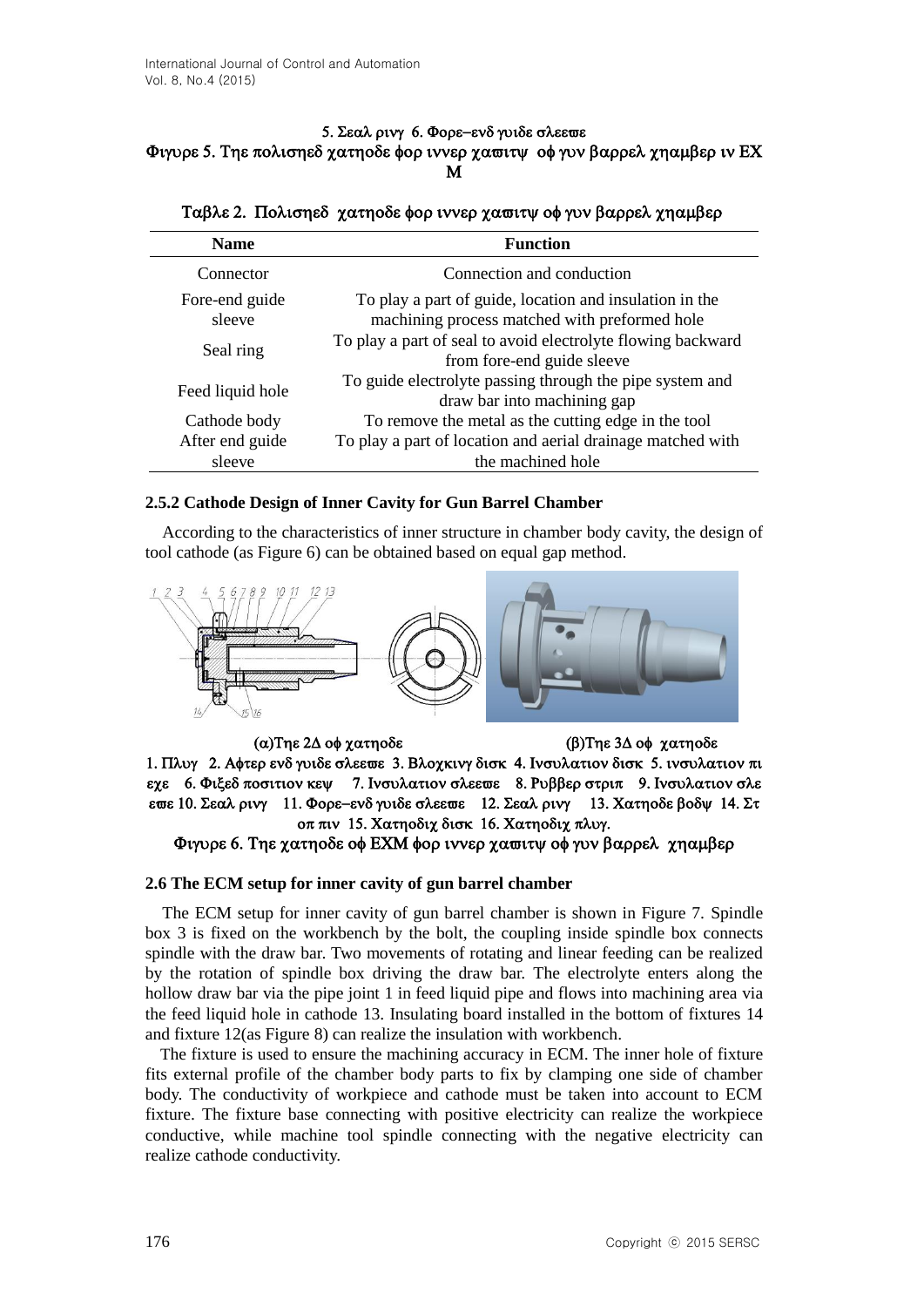The fixture 14 is shown in Figure 7 and its inner hole fits the external profile of the workpiece. The external profile end face of the fixture 14 with 6 threaded holes is connected by the bolt and is sealed by the O-ring. Two threaded holes in the side of fixture are used to connect copper platoon to conduct electricity for the wokpiece.



1. Ελβοω πιπε φοιντ 2-Πιπε φοιντ 3. Σπινδλε βοξ 4. Βολτ 5. Χουπλινγ 6. Κεψ 7. Δρα ω βαρ 8. Φιξτυρε βοδυ 9. Σεαλ γαρτριδγε 10. Σεαλ γασκετ 11. Χηαμβερ βοδυ 12. Φιξτυρ ε βοδψ 13. Χατηοδε 14. Φιξτυρε βοδψ 15. Σεαλ 16. Βολτ 17. Φλανγε πλατε Φιγυρε 7. Τηε σχηεματιχ σιεω οφ σετυπ φορ ιννερ χασιτψ οφ γυν βαρρελ χααμβε

 $\Omega$ 

One side is revolute fixture 12 (as Figure 8), and the inner hole fits external profile of the workpiece, so it is easy to clamping the workpiece. The coolant liquid can be inlet into the fixture 12 since it is hollow inside. The coolant liquid flows in from the bottom inlet hole on the right side and out from the outlet on the left side, and finally goes into coolant pool. Cooling process is indispensible to ensure the ECM machining quality and accuracy of chamber body inner cavity because a great amount of heat generated may raise the temperature of electrolyte with larger current in machining. The insulating board installed between fixture 12 and workbench makes insulation protection of workbench come true, avoiding the corrosion on the partial surface of fixture 12.



Φιγυρε8. Τηε Χονδυχτισε σεατ οφ ΕΧΜ φορ ιννερ χασιτψ οφ γυν βαρρελ χηαμβ  $\epsilon \rho$ 

The sample piece of inner cavity of gun barrel chamber machined in ECM and it is cut by Wire Electrical Discharge Machining (WEDM) into thin slices of 0.8mm thick as Figure 9.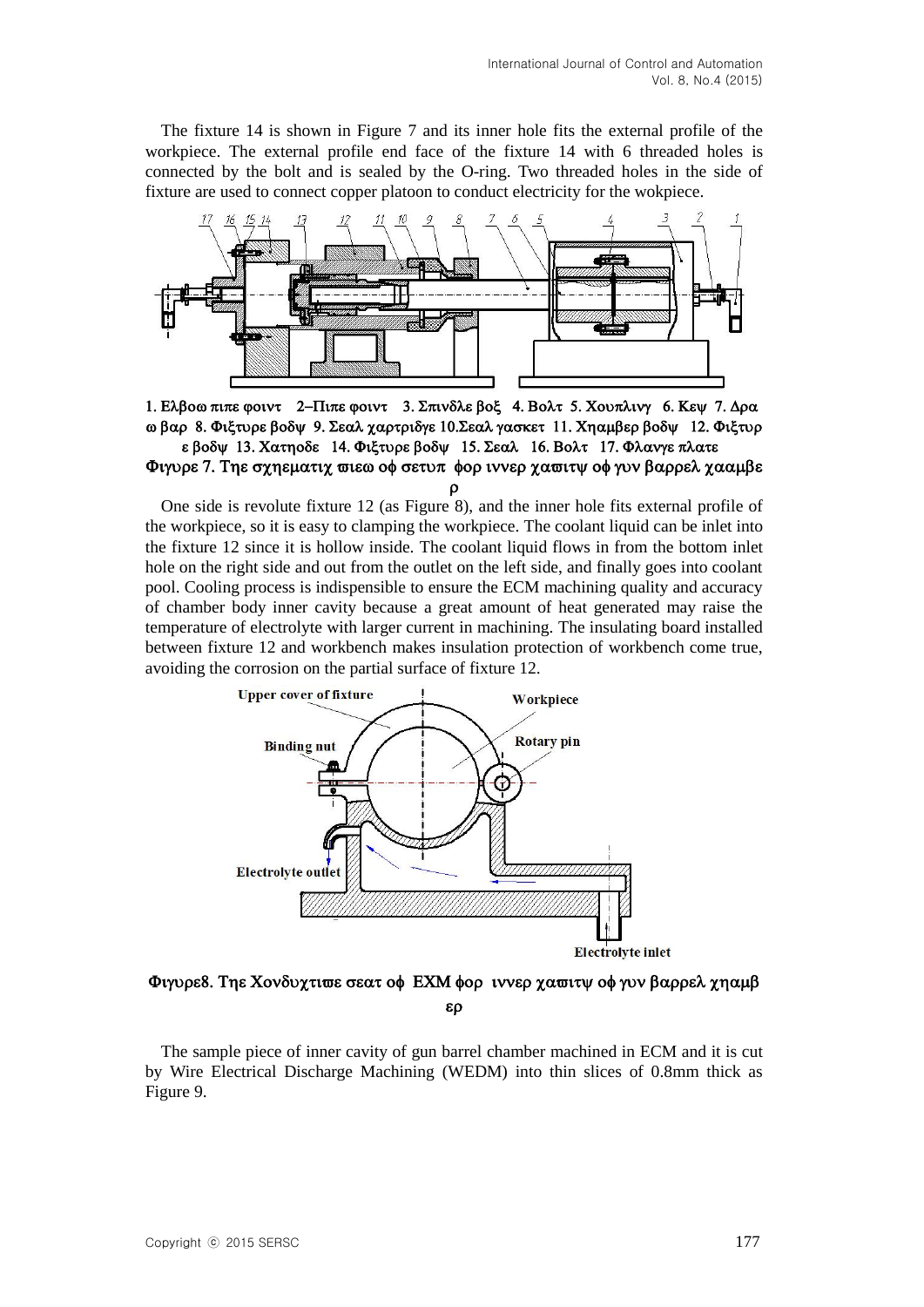

#### Φιγυρε 9. Τηε σαμπλε πιεχε οφ ΕΧΜ φορ ιννερ χασιτψοφ γυν βαρρελ χηαμβερ

## **3. Conclusions**

In this research, a high efficiency ECM method and device of  $\Box$ inner cavity of gun barrel chamber is presented. The machining accuracy of inner cavity is  $\pm 0.06$ mm before machining and it is  $\pm 0.01$ mm after machining and surface finishing is 0.8 km before machining and it is 0.2μm after machining by ECM in this research. This research shows that the inner cavity of gun barrel chamber can be machined via set up experimental conditions of ECM.

### **Acknowledgements**

This work was financially supported by Shaanxi Major Subject Construction Project, Open Research Fund Program of Shaanxi Key Laboratory of Non-Traditional Machining in Xi'an Technological University (grants No. ST-12012) and Special Research Project of Shaanxi Key Laboratory of Non-Traditional Machining. The authors would like to thank professor Fan of Xi'an Technological University for her helpful suggestions, and Mr. wang for their kind support of this research.

## **Reference**

- [1] L. Yong, Z. Y. Fei and Y. Guang, Sens. Actuator., vol. 108, no. 144, **(2003)**.
- [2] D. Landolt, P. F. Chauvy and O. Zinger, Electrochem. Acta., vol. 48, no. 3185, **(2003)**.
- [3] J. Kozak, L. Dabrowski, K. Lubkowski and R. Slawinski, Mater. Process. Technol., vol. 107, no. 293, **(2000)**.
- [4] M. S. Hewidey, S. J. Ebeid, K. P.ajurkar and M. F. E. Safti, Mater. Process. Technol., vol. 109, no. 339, **(2001)**.
- [5] Z. W. Fan and L. W. Hourng, Int. J. Mach. Tools. Manufact., vol. 49, no. 659, **(2009)**.
- [6] B. Bhattacharyya and J. Munda, Int. J. Mach. Tools. Manufact., vol. 43, no. 1301, **(2003)**.
- [7] T. Haisch, E. Mittemeijer and J. W. Schultze, Electrochim Acta., vol. 47, no. 235, **(2001)**.
- [8] Z. Y. Xu, D. Zhu, L.Wang and X. C. Shi, Mech. Eng., vol. 44, no. 189, **(2007)**.
- [9] K. P. Rajurkar, D. Zhu, J. A. McGeough, J. Kozak and A. De Silva, CIRP, vol. 48, no. 567, **(1999)**.
- [10] D. Zhu and K. P. Rajurkar, Am. Soc. Mech. Eng., vol. 10, no. 589, **(1999)**.
- [11] N. S. Qu, X. M. Fang, W. Li, Y. B. Zeng and D. Zhu, Chinese. J. Eronaut., vol. 26, no. 224, **(2012)**.
- [12] C. Senthilkumar, G. Ganesan and R. Karthikeyan, INT. J. ADV. MANUF. TECH., vol. 43, no. 256, **(2009)**.
- [13] D. Deconinck, S. Van Damme and J. Deconinck, Electrochim. Acta., vol. 60, no. 321, **(2012)**.
- [14] P. T. Pajak, A. K. M. De Silva and D. K. Harrison, Mater. Process. Tech., vol. 149, no. 512, **(2004)**.
- [15] C. Rosenkracnz, M. M. Lohrengel and J. W. Schultze, Electrochim. Acta., vol. 50, **(2005)**.
- [16] M. Datta and D. Landolt, Electrochim. Acta., vol. 45, no. 2535, **(2000)**.
- [17] P. Domanowski, J. Kozak, J. Mater. Process. Technol. 109, **347(2001)**.
- [18] Mc.Geough, Principle of Electrochemical Machining, Chapman and Hall Publishers, **(1974)**.
- [19] J. Kozak, A. F. Budzynski and P. Domanowski, Mater. Process. Technol., vol. 76, no. 1, **(1998)**.
- [20] D. Clifton, A. R. Mount, G. M. Alder and D. Jardine, Int. J. Mach. Tools Manuf., vol. 42, no. 1259, **(2002)**.
- [21] M. Datta and D. Landolt, Electrochim. Acta., vol. 26, no. 899, **(1981)**.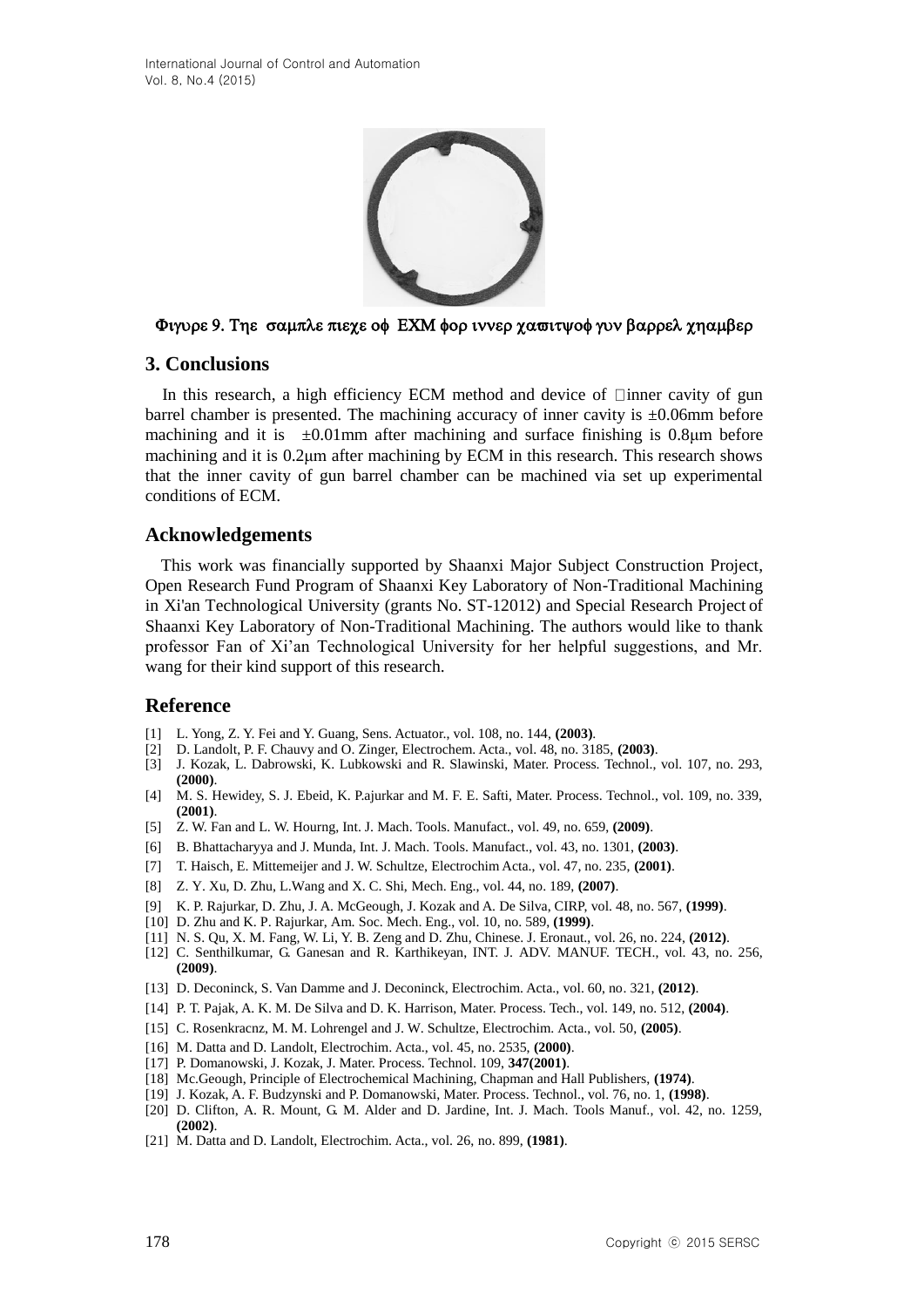# **Authors**



**Jianli Jia** received the MA degree in Mechanical Manufacture and Automation at Xi'an Technological University in 2007. He had done his postdoctoral research at School of Materials and Engineering, Northwestern Polytechnical University in Xi'an, China from 2011 to 2014. He currently works at Xi'an Technological University. His research interests now are in the areas of Computer simulation, ECM, [mechanical](app:ds:mechanical) [engineering,](app:ds:engineering) simulations for complex systems.